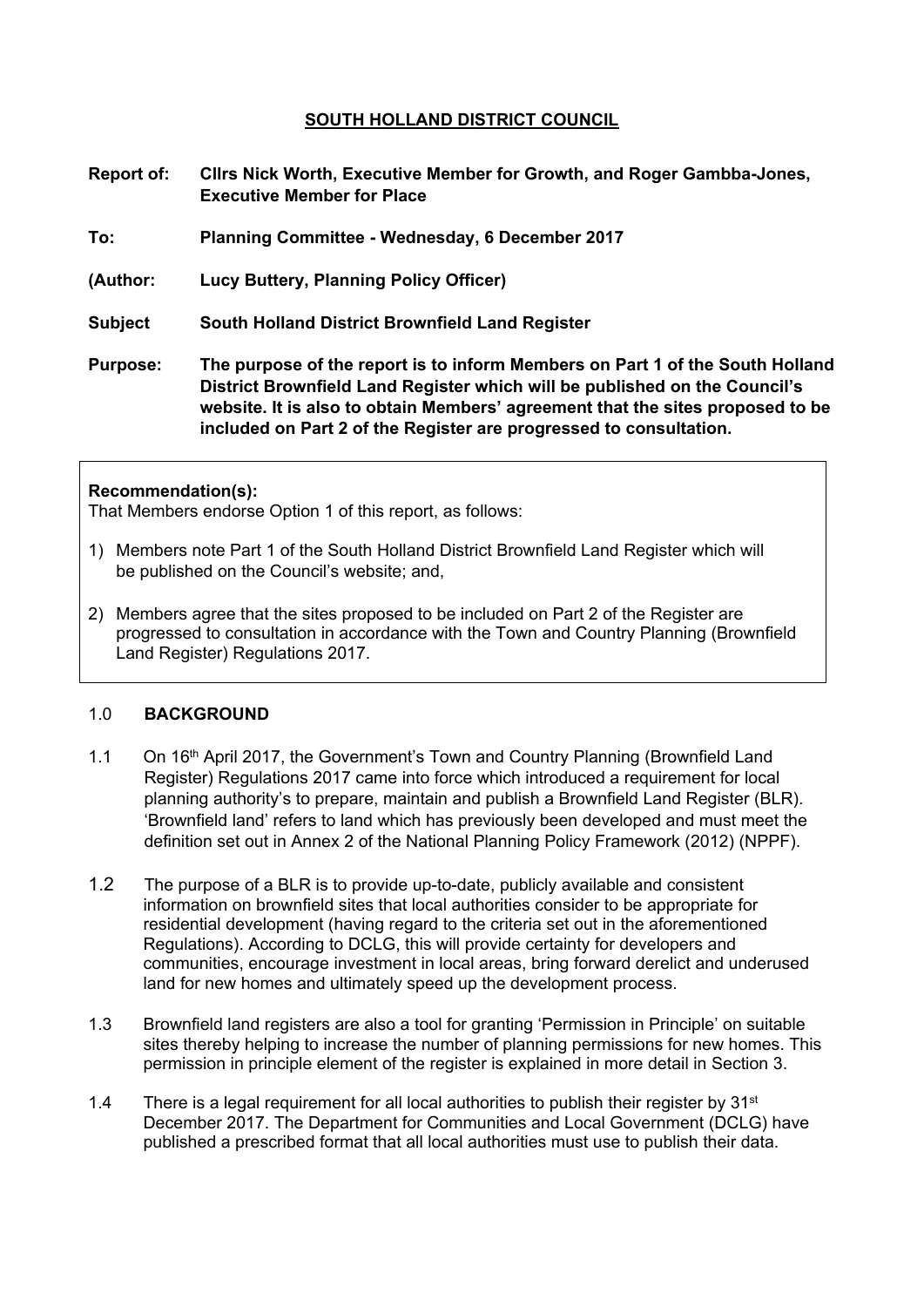- 1.5 The register for South Holland District will consist of two parts, as set out below.
- 1.6 Part 1 of the register identifies brownfield land within the district that is larger than 0.25ha or capable of delivering 5 or more dwellings and is **suitable, available and achievable**. The tests of suitability, availability and achievability are set out in the regulations as follows: Suitable sites are defined as being allocated through a plan, having permission or are suitable for residential led development in the opinion of the local planning authority; available sites are sites where the owner(s)/developer(s) have expressed an intention to sell or develop the land; achievable sites are defined as sites where development is likely to take place within the next 15 years. All sites on Part 1 of the register must be in conformity with local and national planning policy.
- 1.7 Part 2 of the register is effectively a subset of Part 1 which allows local planning authorities to grant Permission in Principle for housing development on sites identified in Part 1 where appropriate (see Section 3).

## **2.0 HOW THE REGISTER HAS BEEN COMPILED**

- 2.1 The starting point was to undertake a review of brownfield sites identified by the Strategic Housing Land Availability Assessment (SHLAA). The SHLAA is a technical document which considers the suitability of sites for housing development and whether they are available and achievable. This includes land suggested to the Council by landowners and their agents through the Local Plan process. This review identified 11 brownfield sites (without planning permission) that comply with the criteria in the BLR regulations. Five of these sites are proposed allocations in the South East Lincolnshire Local Plan which is currently undergoing an Examination in Public, and have therefore been through public consultation.
- 2.2 Brownfield sites with extant planning permission were also considered for inclusion on the register. In total, 26 of the 37 sites on the draft Part 1 are extant planning permissions which are considered to meet the criteria set out in the regulations.
- 2.3 Draft Part 1 of the register is set out in Appendix A to this report and site location plans for all sites are contained within Appendix B.

## 3.0 **PERMISSION IN PRINCIPLE**

- 3.1 Permission in Principle (PiP) is a newly introduced consent route which is similar in practice to an outline planning permission. The new PiP route is intended to give developers/applicants more certainty by settling the fundamental principles of development (use, location, amount of development).
- 3.2 However, a PiP does not amount to a full planning permission and therefore development cannot commence without additional information being submitted to and approved by the Council. The additional information is known as a 'Technical Details Consent' and is similar to an application for approval of reserved matters.
- 3.3 Permission in Principle plus a Technical Details Consent equals a full planning permission to build. A permission in principle is valid for a period of five years, in which time a developer or landowner(s) must seek planning consent for technical details. The Technical Details Consent application would be subject to a fee.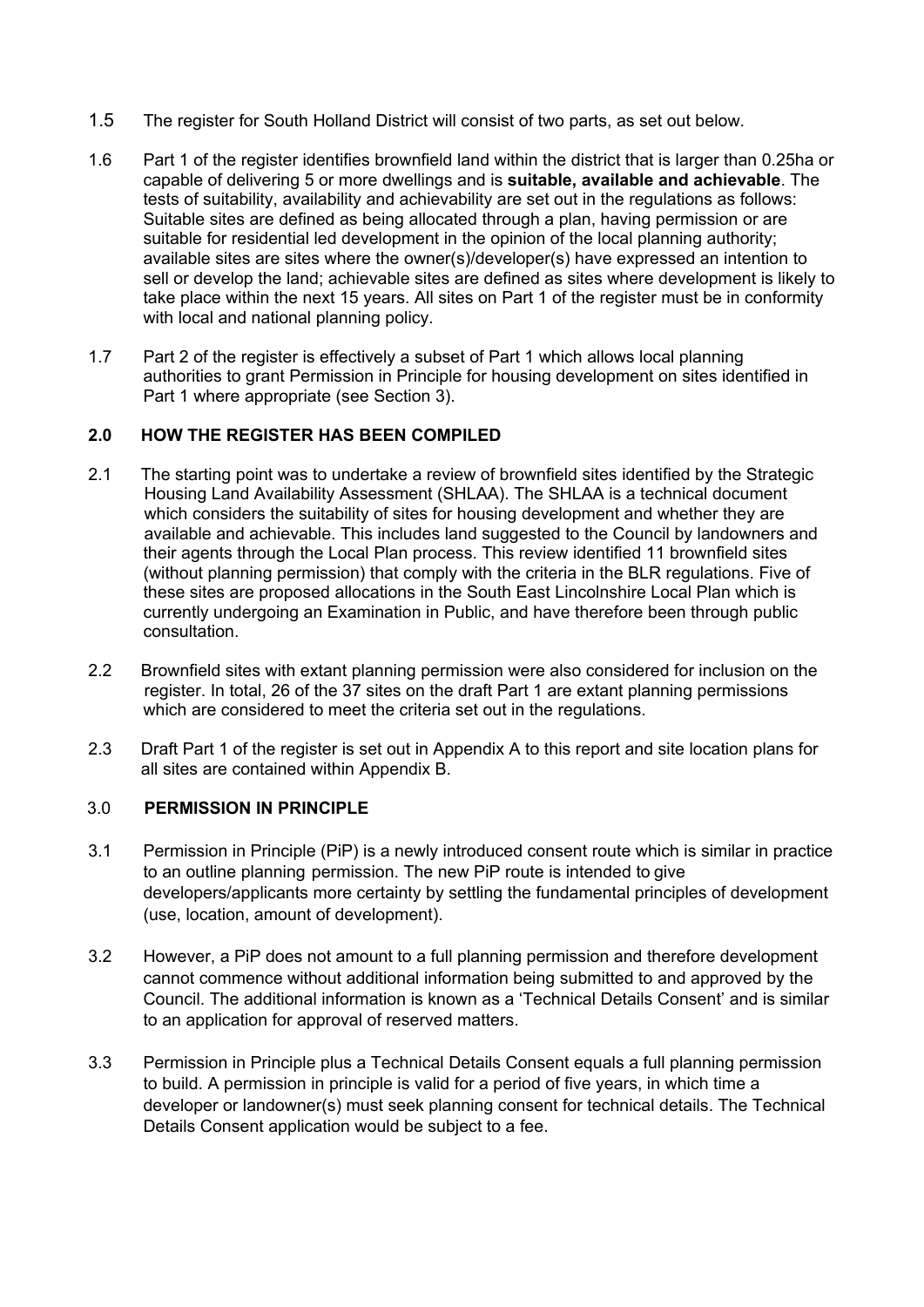- 3.4 It should be noted that PiP is a new tool which will work alongside, not replace, existing routes for obtaining planning permission. Permission in Principle can only be granted for housing-led developments.
- 3.5 Generally, there would be no advantage in granting Permission in Principle for sites which already have outline or full planning permission. However, if planning permission for a site on Part 1 of the register is due to expire prior to the next annual review of the BLR, it would be reasonable to consider granting Permission in Principle for that site. The sites proposed to be included in draft Part 2 and recommended be progressed to consultation (as set out in Section 4) are listed below. The majority of these sites do not currently have any form of planning permission, with the exception of BLR/LOS/001.

## **BLR/SPA/010: Land to the east of Spalding Road, Pinchbeck**

Proposed housing allocation in the South East Lincolnshire Local Plan Publication Version (March 2017).

## **BLR/SPA/011: Spalding Lifestyle, Spalding Road, Pinchbeck**

Proposed housing allocation in the South East Lincolnshire Local Plan Publication Version (March 2017).

## **BLR/LOS/001: The Bull Hotel, Market Place, Long Sutton**

The planning permission has not yet been implemented and is due to expire in January 2018. The Bull Hotel is a listed building and in a Conservation Area so care will need to be taken in terms of design and layout but development of the site should be encouraged in order to improve the appearance of the area.

## **BLR/PIN/001: Land to the west of Bear Lane, Pinchbeck**

Located within the Defined Settlement Limits for Pinchbeck in the South Holland Local Plan 2006 and in the emerging Local Plan (but falls below the size threshold of 10 dwellings for allocation). The sites development would therefore be acceptable in principle.

## **BLR/PIN/002: Former Dairy Depot, Pennyfield, Pinchbeck**

Located within the Defined Settlement Limits for Pinchbeck in the South Holland Local Plan 2006 and in the emerging Local Plan (but falls below the size threshold of 10 dwellings for allocation at a density of 20/hectare). The sites development would therefore be acceptable in principle.

## **BLR/PIN/003: Birchgrove Garden Centre, Surfleet Road, Pinchbeck**

Proposed housing allocation in the South East Lincolnshire Local Plan Publication Version (March 2017).

## **BLR/PIN/004: Land to the north of Market Way, Pinchbeck**

Proposed housing allocation in the South East Lincolnshire Local Plan Publication Version (March 2017).

## **BLR/SUB/001: Land to the south of Bridge Road, Sutton Bridge**

Located within the Defined Settlement Limits for Sutton Bridge in the South Holland Local Plan 2006 and in the emerging Local Plan. The sites development would therefore be acceptable in principle.

## **BLR/COW/002: Land to the west of Mill Drove, Cowbit**

Located within the Defined Settlement Limits for Cowbit in the South Holland Local Plan 2006 and in the emerging Local Plan. The sites development would therefore be acceptable in principle.

# **BLR/MOU/001: Former Gardman Premises, High Street, Moulton**

Located within the Defined Settlement Limits for Moulton in the South Holland Local Plan 2006 and in the emerging Local Plan. The sites development would therefore be acceptable in principle.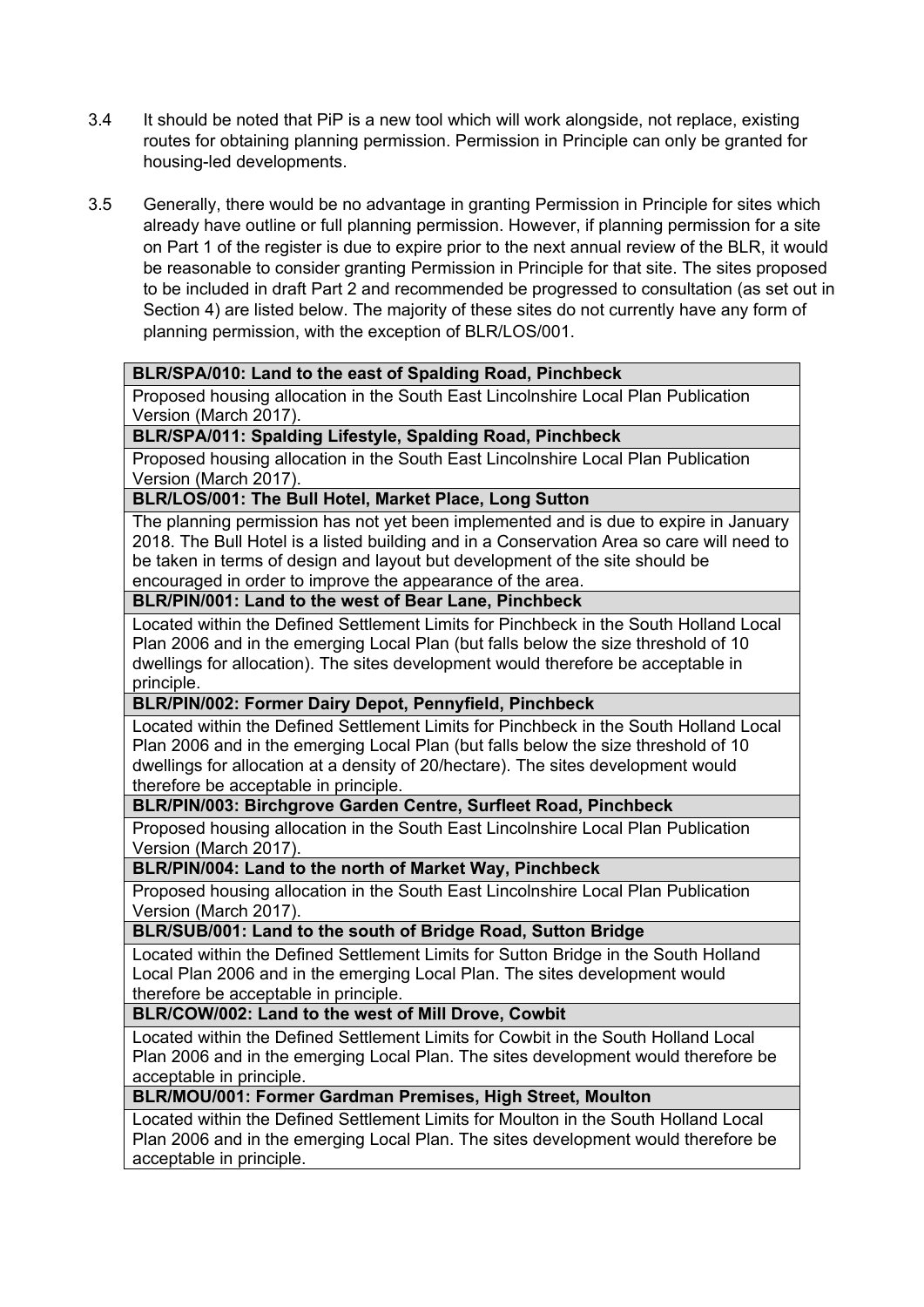## **BLR/SUJ/001: Land to the south of Chapel Gate, Sutton St James**

Proposed housing allocation in the South East Lincolnshire Local Plan Publication Version (March 2017).

## 4.0 **CONSULTATION REQUIREMENTS**

- 4.1 There is currently no statutory requirement to consult on the entry of sites into Part 1 of the Register. There are, however, relevant statutory consultation requirements for sites proposed to be entered into Part 2. These are to:
	- Place a notice in at least one place on or near the land for not less than 21 days and on the website for not less than 14 days; and
	- Consult any person, body or authority whom would have been consulted in relation to a planning application for residential development of the land (to include the county council and parish councils).

## 5.0 **NEXT STEPS**

- 5.1 The Council's first register must be published by 31<sup>st</sup> December 2017. Therefore, subject to Planning Committee agreeing the recommendations of this report, it is proposed to publish the register on the Council's website in the format prescribed by DCLG.
- 5.2 Sites proposed for Part 2 will then be subject to consultation as set out in Section 4. Following the consultation period, these sites will be brought back to Planning Committee for a decision on the grant of permission in principle for these sites.
- 5.3 A form will be made available on the Council's website to allow new sites to be submitted for consideration. New sites would then be subject to consideration and, where appropriate, will be brought to a future Planning Committee with a recommendation as to which part of the register these sites should sit.
- 5.4 The regulations require Local Authorities to update their Brownfield Registers on an annual basis and as such, should new sites come forward these can be assessed and considered through these regular reviews.

## 6.0 **OPTIONS**

## 6.1 **There are two options available to Members, as follows:**

- **1.** Option 1 Members note Part 1 of the South Holland District Brownfield Land Register which will be published on the Council's website; and, Members agree that the sites proposed to be included on Part 2 of the Register are progressed to consultation in accordance with the Town and Country Planning (Brownfield Land Register) Regulations 2017.
- **2.** Option 2 Planning Committee do **not** agree that Part 1 of the Brownfield Land Register be published on the Council's website and that the proposed sites for Part 2 be progressed to consultation.

## 7.0 **REASONS FOR RECOMMENDATION(S)**

7.1 Given that the production and publication of a Brownfield Land Register is a legal requirement, endorsing Option 1 will ensure that the Council's statutory duty is met. It will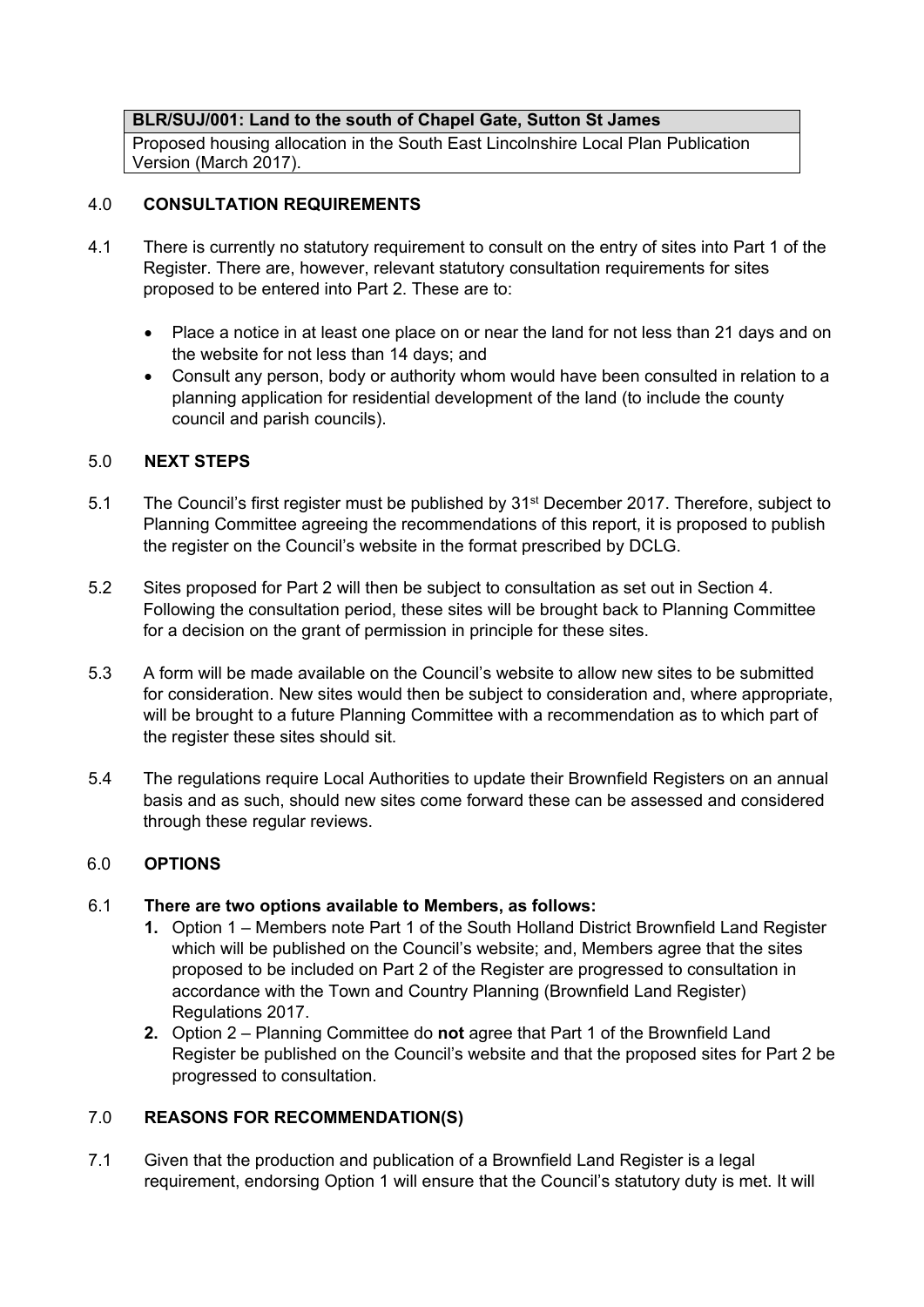also ensure that Part 1 of the Register can be published by the prescribed date in the Regulations (31st December 2017).

7.2 Option 2 is not recommended as this would not enable the Council to be in compliance with the requirements of the Regulations.

## 8.0 **EXPECTED BENEFITS**

8.1 The expected benefits of publishing the South Holland District Brownfield Land Register are that: it will provide up-to-date and consistent information on brownfield sites in the District; and it will help provide certainty to developers and communities. It will also mean that our statutory requirement to prepare and publish a Brownfield Land Register is met.

## 9.0 **IMPLICATIONS**

## 9.1 **Carbon Footprint / Environmental Issues**

9.1.1 It is the opinion of the report author that there are no implications.

## 9.2 **Constitutional & Legal**

9.2.1 Under the Town and Country Planning (Brownfield Land Register) Regulations 2017, there is a statutory requirement for the Council to prepare, maintain and publish a Brownfield Land Register. Draft Part 1 of the BLR has been prepared in accordance with these Regulations.

## 9.3 **Contracts**

9.3.1 It is the opinion of the report author that there are no implications.

## 9.4 **Corporate Priorities**

*9.4.1 "To have pride in South Holland by supporting the district and residents to develop and thrive":*

It is the Government's intention that Brownfield Land Registers will help developers identify suitable housing sites quickly and speed up the construction of new homes on previously developed land.

## 9.5 **Crime and Disorder**

9.5.1 It is the opinion of the report author that there are no implications.

## 9.6 **Equality and Diversity / Human Rights**

9.6.1 It is the opinion of the report author that there are no implications.

## 9.7 **Financial**

9.7.1 The additional cost of producing the brownfield register has been supplemented by a DCLG grant of £14,645 to reimburse authorities as a result of this new requirement.

## 9.8 **Health & Wellbeing**

9.8.1 It is the opinion of the report author that there are no implications.

#### 9.9 **Reputation**

9.9.1 It is the opinion of the report author that there are no implications.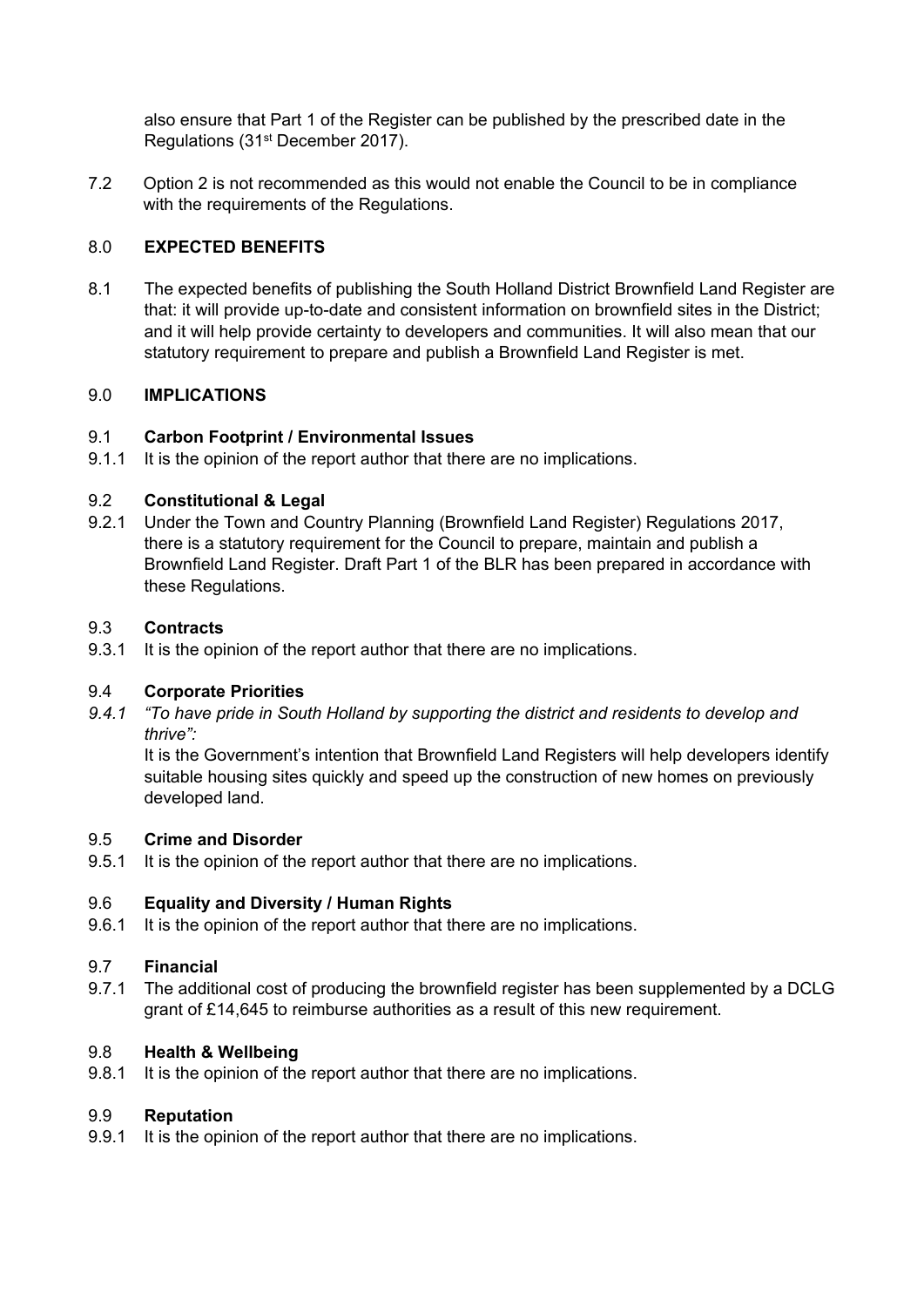## 9.10 **Risk Management**

9.10.1 It is the opinion of the report author that there are no implications.

## 9.11 **Safeguarding**

9.11.1 It is the opinion of the report author that there are no implications.

## 9.12 **Staffing**

9.12.1 The preparation, maintenance and review of the Brownfield Land Register can be undertaken utilising existing staff resources within the Planning Policy team.

## 9.13 **Stakeholders / Constitution / Timescales**

9.13.1 There is currently no statutory requirement to consult on the entry of sites into Part 1 of the register. However, the regulations require notification to be given on those sites proposed to be entered on Part 2 of the register which is covered in section 4 of this report.

## 9.14 **Transformation Programme**

9.14.1 It is the opinion of the report author that there are no implications.

## 10.0 **WARDS/COMMUNITIES AFFECTED**

10.1 This report affects the following wards: Cowbit, Weston & Moulton; Crowland & Deeping St Nicholas; Donington, Quadring & Gosberton; Fleet; Holbeach Town; Long Sutton; Pinchbeck & Surfleet; Spalding Castle; Spalding St Johns; Spalding Monks House; Spalding St Paul's; Sutton Bridge; The Saints; and Whaplode & Holbeach St Johns.

## 11.0 **ACRONYMS**

| 11.1 | <b>BLR</b>   | <b>Brownfield Land Register</b>                       |
|------|--------------|-------------------------------------------------------|
|      | <b>DCLG</b>  | Department for Communities and Local Government       |
|      | <b>NPPF</b>  | National Planning Policy Framework (March 2012)       |
|      | <b>PiP</b>   | Permission in Principle                               |
|      | <b>SHLAA</b> | <b>Strategic Housing Land Availability Assessment</b> |
|      |              |                                                       |

Background papers:-

The Town and Country Planning (Brownfield Land Register) Regulations 2017: <http://www.legislation.gov.uk/uksi/2017/403/made/data.pdf>

National Planning Practice Guidance (July 2017) for Brownfield Land Registers: <https://www.gov.uk/guidance/brownfield-land-registers>

NPPF (March 2012) definition of Previously Developed Land (in Annex 2): [https://www.gov.uk/government/uploads/system/uploads/attachment\\_data/file/6077/2116950.pdf](https://www.gov.uk/government/uploads/system/uploads/attachment_data/file/6077/2116950.pdf)

Brownfield Land Registers Data Standards (July 2017):

[https://www.gov.uk/government/uploads/system/uploads/attachment\\_data/file/633593/BrownfieldL](https://www.gov.uk/government/uploads/system/uploads/attachment_data/file/633593/BrownfieldLandRegisters-DataStandard.pdf) [andRegisters-DataStandard.pdf](https://www.gov.uk/government/uploads/system/uploads/attachment_data/file/633593/BrownfieldLandRegisters-DataStandard.pdf)

South East Lincolnshire Strategic Housing Land Availability Assessment (April 2017): [http://www.southeastlincslocalplan.org/south-east-lincolnshire-strategic-housing-land-availability](http://www.southeastlincslocalplan.org/south-east-lincolnshire-strategic-housing-land-availability%20assessment-april-2017/) [assessment-april-2017/](http://www.southeastlincslocalplan.org/south-east-lincolnshire-strategic-housing-land-availability%20assessment-april-2017/)